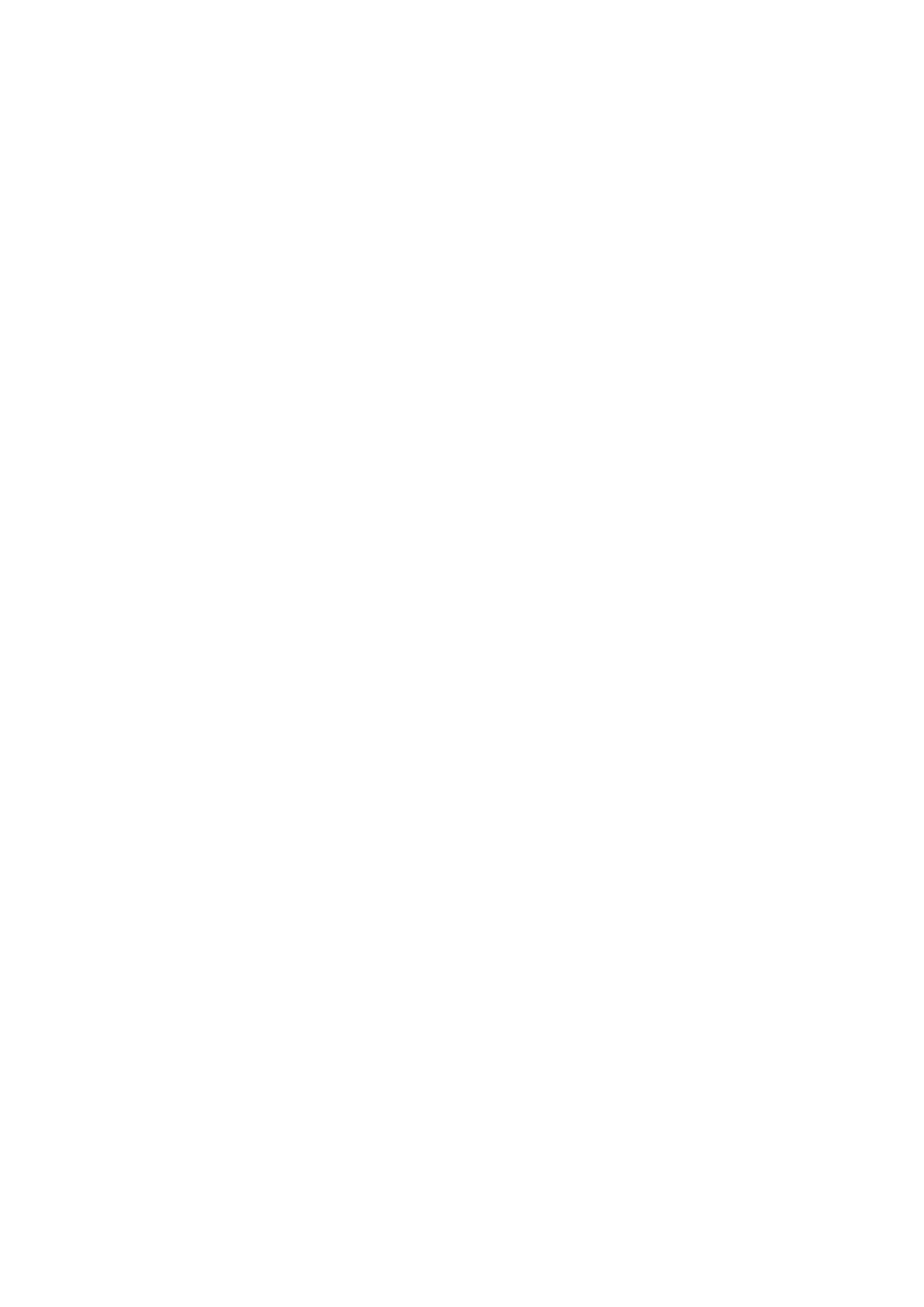#### PEMBREY SOLO PRACTICE SUNDAY PRACTICE - 4 LAP TIMES

| Lap | Time     |
|-----|----------|
|     |          |
| 5   | 1:06.544 |
| 6   | 1:06.743 |
| 7   | 1:06.384 |
|     |          |
|     |          |

| Joe Oneill |  |
|------------|--|
| START      |  |

| Joe Thomas     |              |  |
|----------------|--------------|--|
|                | <b>START</b> |  |
|                |              |  |
| 1              |              |  |
| 2              | 1:09.849     |  |
| 3              | 1.11450      |  |
| 4              | 1:11.150     |  |
| 5              | 1:09.762     |  |
| 6              | 1:08.693     |  |
| $\overline{7}$ | 1:09.022     |  |
| 8              | 1:08.226     |  |

| <b>Lewis Rees</b> |              |  |
|-------------------|--------------|--|
|                   | <b>START</b> |  |
|                   |              |  |
| 1                 |              |  |
| 2                 | 1:09.045     |  |
| 3                 | 1:09.883     |  |
| 4                 | 1:08.855     |  |
|                   |              |  |

| Mark Walker |  |
|-------------|--|

|                | <b>START</b> |
|----------------|--------------|
| 1              |              |
| 2              | 1:07.838     |
| 3              | 1:06.403     |
| 4              | 1.06420      |
| 5              | 1:06.889     |
| 6              | 1.07.348     |
| $\overline{7}$ | 1:05.336     |
| 8              | 1.05420      |
| 9              | 1:04.387     |
|                |              |

| Michael Blank |  |
|---------------|--|
|               |  |

|   | <b>START</b> |
|---|--------------|
|   |              |
| 2 | 1:03.125     |
| 3 | 1:02.498     |
|   |              |

| Lap | Time |
|-----|------|
|     |      |
|     |      |

## Mike Merritt

|   | <b>START</b> |
|---|--------------|
| 1 |              |
| 2 | 1:07.052     |
| 3 | 1:04.807     |
| 4 | 1:05.699     |
| 5 | 1:05.440     |
| 5 |              |

| Nathaniel Manning-Morton |
|--------------------------|

|   | <b>START</b> |
|---|--------------|
|   |              |
| 1 |              |
| 2 | 1:07.775     |
| 3 | 1:06.581     |
| 4 | 1:06.680     |
| 5 | 1:06.449     |
| 6 | 1:06.901     |
| 7 | 1:06.449     |

| Nick Vigors |              |
|-------------|--------------|
|             | <b>START</b> |
|             |              |
| 1           |              |
| 2           | 1:07.179     |
| 3           | 1:07.014     |
| 4           | 1:07.148     |
| 5           | 1:06.044     |
| 5           |              |

| Paul Gormlie   |              |
|----------------|--------------|
|                | <b>START</b> |
|                |              |
| 1              |              |
| 2              | 1:09.720     |
| 3              | 1:12.665     |
| 4              | 1.11057      |
| 5              | 1:09.696     |
| 6              | 1:08.835     |
| $\overline{7}$ | 1:08.863     |
| 8              | 1:07.928     |
| 9              | 1:09.875     |
|                |              |

| <b>Paul Messenger</b> |
|-----------------------|
| <b>START</b>          |

| Lap | Time     |
|-----|----------|
|     |          |
|     |          |
| 1   |          |
| 2   | 1:10.039 |
| 3   | 1:11.988 |
| 4   | 1:07.969 |
| 5   | 1:06.959 |
| 5   |          |

| <b>Paul Stones</b> |              |
|--------------------|--------------|
|                    | <b>START</b> |
|                    |              |
| 1                  |              |
| 2                  | 1:11.640     |
| 3                  | 1:10.475     |
| 4                  | 1.11519      |
| 5                  | 1:09.548     |
| 6                  | 1.10405      |
| $\overline{7}$     | 1.09642      |
| 7                  |              |

| Robin King |              |
|------------|--------------|
|            |              |
|            | <b>START</b> |
| 1          |              |
| 2          | 1:06.241     |
| 3          | 1:05.938     |
| 4          | 1:07 183     |
| 5          | 1:05.582     |
| 6          | 1.06.397     |
| 7          | 1:05.872     |
| 8          | 1:06.515     |
| 9          | 1:04.703     |
|            |              |

| Ryan Jones |              |
|------------|--------------|
|            |              |
|            | <b>START</b> |
| 1          |              |
| 2          | 1:05.099     |
| 3          | 1:03.632     |
| 4          | 1:03.704     |
| 5          | 1.04056      |
| 6          | 1.04762      |
| 6          |              |
|            |              |

|   | Shaun Wynne |
|---|-------------|
|   | START       |
|   |             |
|   |             |
| ッ | 1:10.259    |

12/06/2022 - 09:56 / Page 2/3<br>NG Timing Team  $\sqrt{\frac{1}{2}}$ 

Vola Timing (www.vola.fr) / Circuit Pro 5.0.27

11/06/2022 - 12/06/2022 / PEMBREY